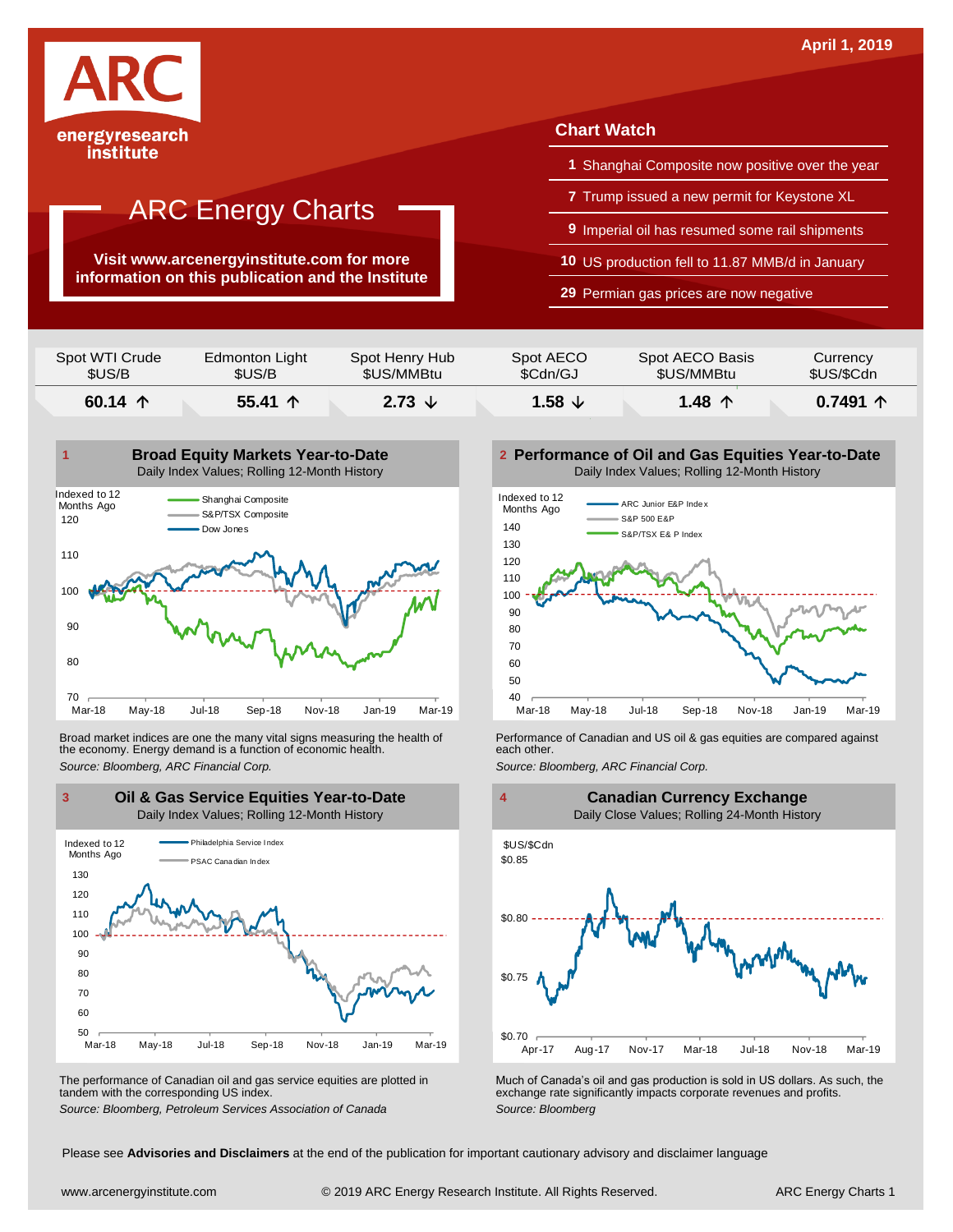**Crude Oil**

# energyresearch institute

#### **WTI Crude Oil Price and Differential to Brent** Near-Month WTI and Brent Differential; Rolling 12-Month History



North American crude oil prices can sometimes disconnect from global prices depending on regional supply and demand dynamics. *Source: Bloomberg*

#### **Canadian Heavy Oil Price Differential to WTI 8** Western Canadian Select (WCS) Differential; Rolling 12-Month History



The differential should reflect quality differences and transportation costs. Greater discounts can result from infrastructure or refinery outages. *Source: Bloomberg*



Rail is expected to grow as the pipelines have hit the limit for moving additional barrels of crude oil, and supply is still growing.

*Source: National Energy Board*



ARC Energy Charts

Forward prices for WTI are plotted against months in the calendar year. Years are distinguished by color and symbol coding. *Source: Bloomberg*

#### **Canadian Light Crude Oil Price Differential to WTI** WTI and Edmonton Light differential; Rolling 12-Month History



The differential should reflect the transportation cost from Alberta to Cushing. Greater discounts can result from infrastructure or refinery outages. *Source: Bloomberg*



The advancement of drilling and completion methods is increasing US crude oil production.

*Source: Bloomberg, U.S. Energy Information Administration*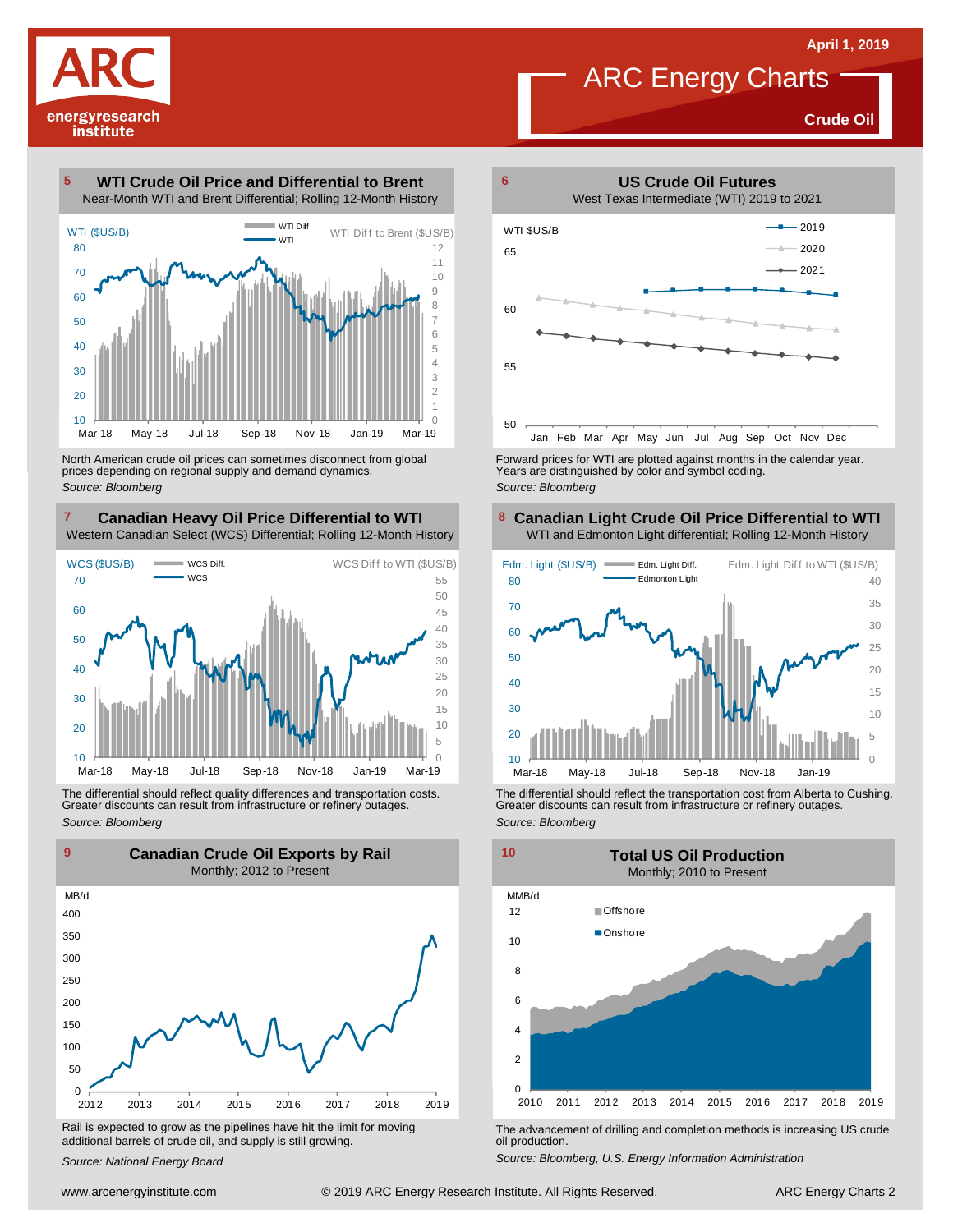



**Crude Oil**



Most of Canada's oil production comes from Alberta; split between oil sands and conventional production. Most of Canada's oil production comes from Alberta; split between oil **Source:** OPEC's production levels relative to its sustainable and spare capacity<br>
Source: Alberta *Energy Regulator*<br>
Source: Petroleum Intelligence We



indicate an oversupply. *Source: International Energy Agency*



Crude oil imports from Canada are taking market share from overseas imports.



influences global crude prices.

*Source: Petroleum Intelligence Weekly*

![](_page_2_Figure_14.jpeg)

Long contracts take the position that WTI oil price will increase, while short contracts expect a decline.

*Source: Bloomberg, U.S. Commodity Futures Trading Commission*

**16 US Exports of Crude Oil and Refined Products** Weekly Data; 2013 to Present

![](_page_2_Figure_18.jpeg)

Um-13 Jan-14 Jan-15 Jan-16 Jan-17 Jan-18 Jan-19<br>
Crude oil imports from Canada are taking market share from overseas<br>
Source: U.S. Energy Information Administration<br>
Source: U.S. Energy Information Administration<br>
Www.arce *S*rude oil imports from Canada are taking market share from overseas<br>
imports.<br>
Source: U.S. Energy Information Administration<br>
Source: U.S. Energy Information Administration tight oil, most export growth should come from crude oil exports. *Source: U.S. Energy Information Administration*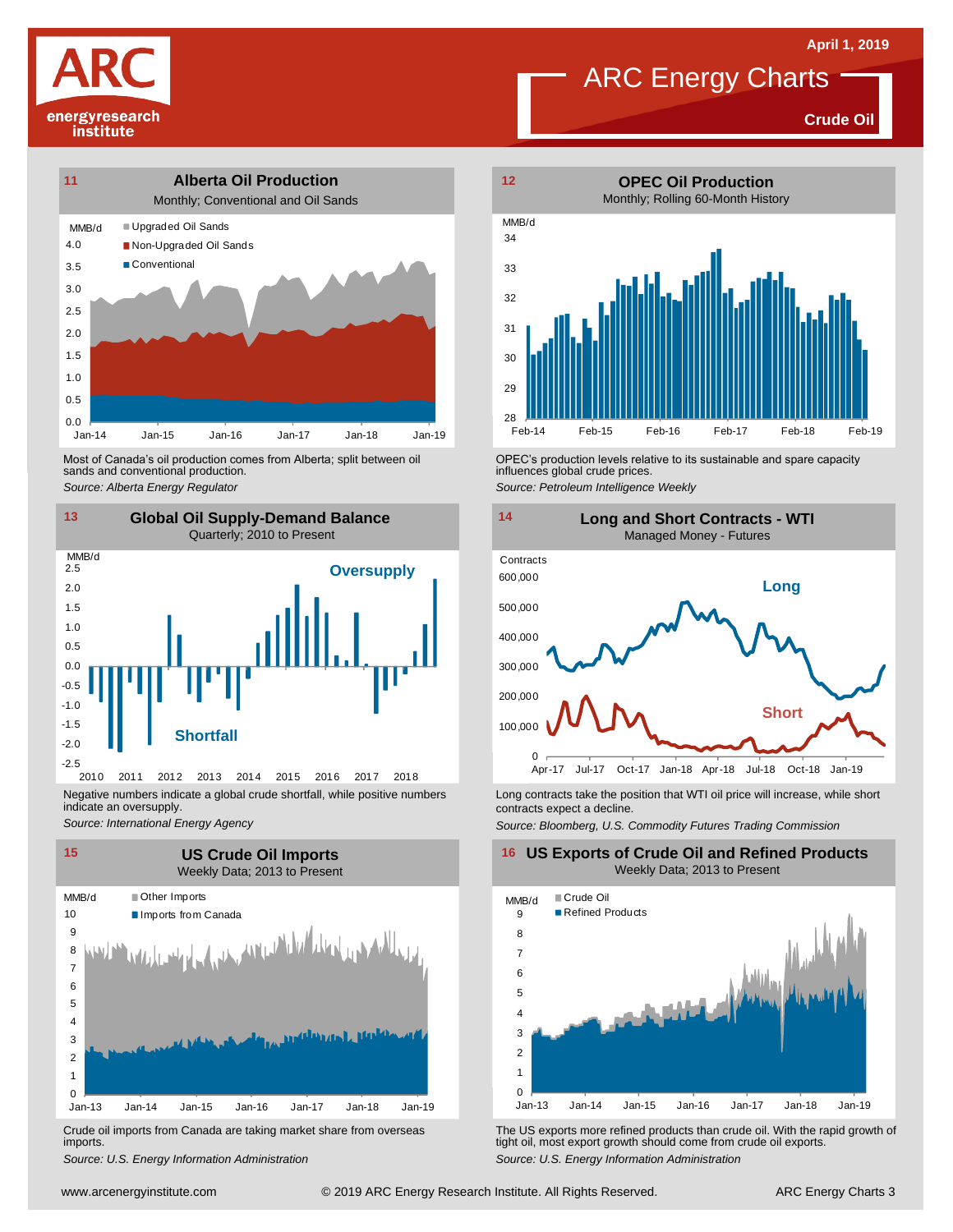![](_page_3_Picture_1.jpeg)

![](_page_3_Figure_2.jpeg)

**Crude Oil**

![](_page_3_Figure_4.jpeg)

![](_page_3_Figure_6.jpeg)

Jan Feb Mar Apr May Jun Jul Aug Sep Oct Nov Dec Refinery utilization rates change the supply of refined products, impacting price. Utilization for the current year is blue.

![](_page_3_Figure_8.jpeg)

Tracking US oil drilling by major play provides insight into the composition of US oil supply and growth trends.

![](_page_3_Figure_10.jpeg)

![](_page_3_Figure_12.jpeg)

Refinery utilization rates change the supply of refined products, impacting<br>
price. Utilization for the current year is blue.<br>
Source: U.S. Energy Information Administration<br>
Source: U.S. Energy Information Administration<br>

![](_page_3_Figure_14.jpeg)

Tracking US oil drilling by major play provides insight into the composition of<br>US oil supply and growth trends.<br>Source: Baker Hughes<br>Source: Baker Hughes

![](_page_3_Figure_16.jpeg)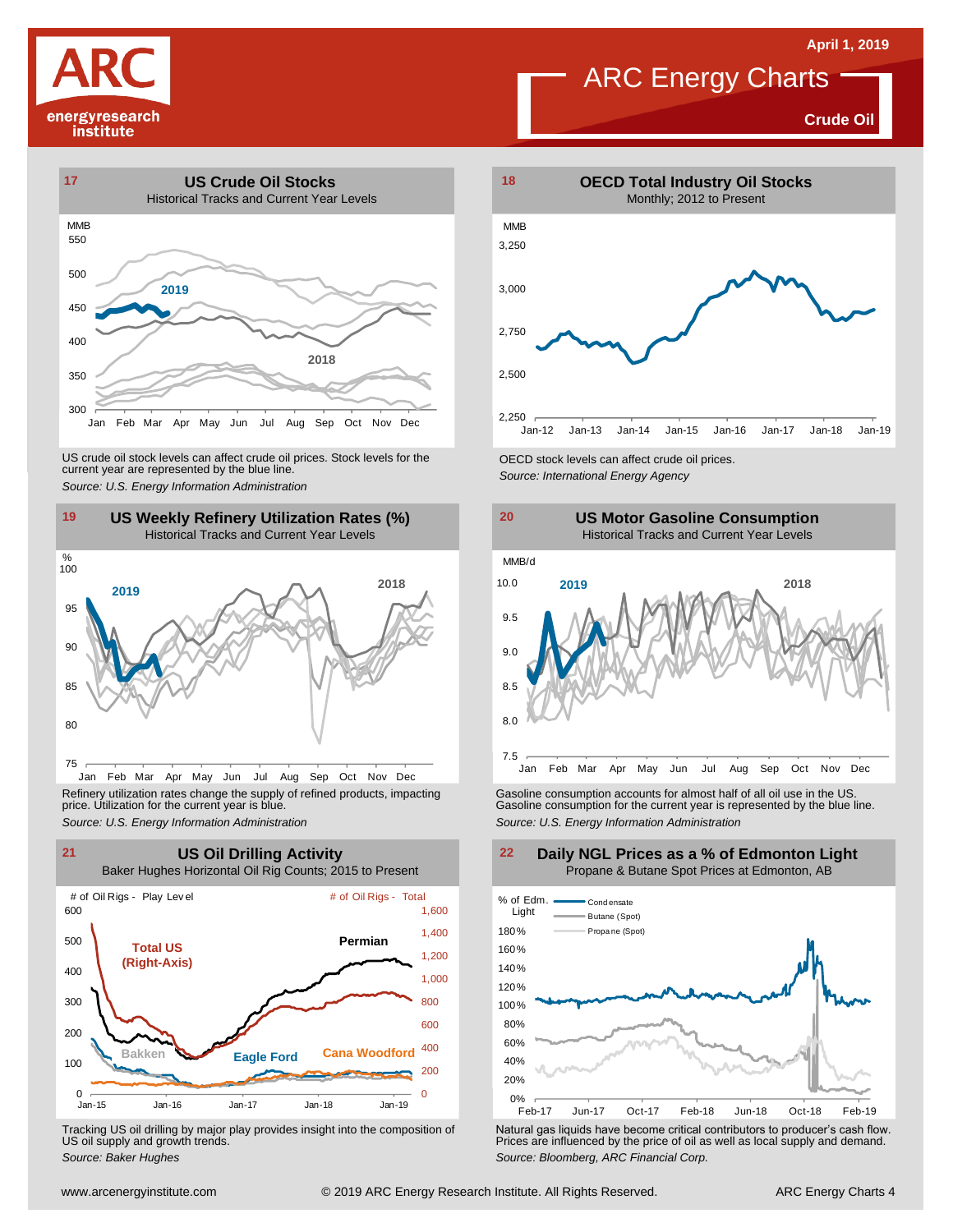energyresearch

institute

**Natural Gas**

**23 Near-Month North American Natural Gas Prices 24** Daily Prices; Rolling 12-Month History

![](_page_4_Figure_5.jpeg)

Near-month prices at AECO track Henry Hub prices, the exchange rate and the cost of transportation. Local factors can also affect price. *Source: Bloomberg*

![](_page_4_Figure_7.jpeg)

Long contracts take the position that Henry Hub gas price will increase, while short contracts expect a decline. *Source: U.S. Commodity Futures Trading Commission* AECO forward prices mimic Henry Hub futures minus <sup>a</sup> differential. *Source: Bloomberg*

![](_page_4_Figure_10.jpeg)

International natural gas prices strongly impact the economics of proposed LNG projects.

*Source: Bloomberg, Japanese Ministry of Economy, Trade and Industry*

![](_page_4_Figure_13.jpeg)

Forward contract prices are plotted against months in the calendar year.<br>Years are distinguished by color and symbol coding. *Source: Bloomberg*

![](_page_4_Figure_15.jpeg)

![](_page_4_Figure_16.jpeg)

![](_page_4_Figure_19.jpeg)

This graph illustrates when it may be economic to begin coal-gas switching in power generation. Average power plant efficiencies are assumed. *Source: Bloomberg*

2016 2017 2018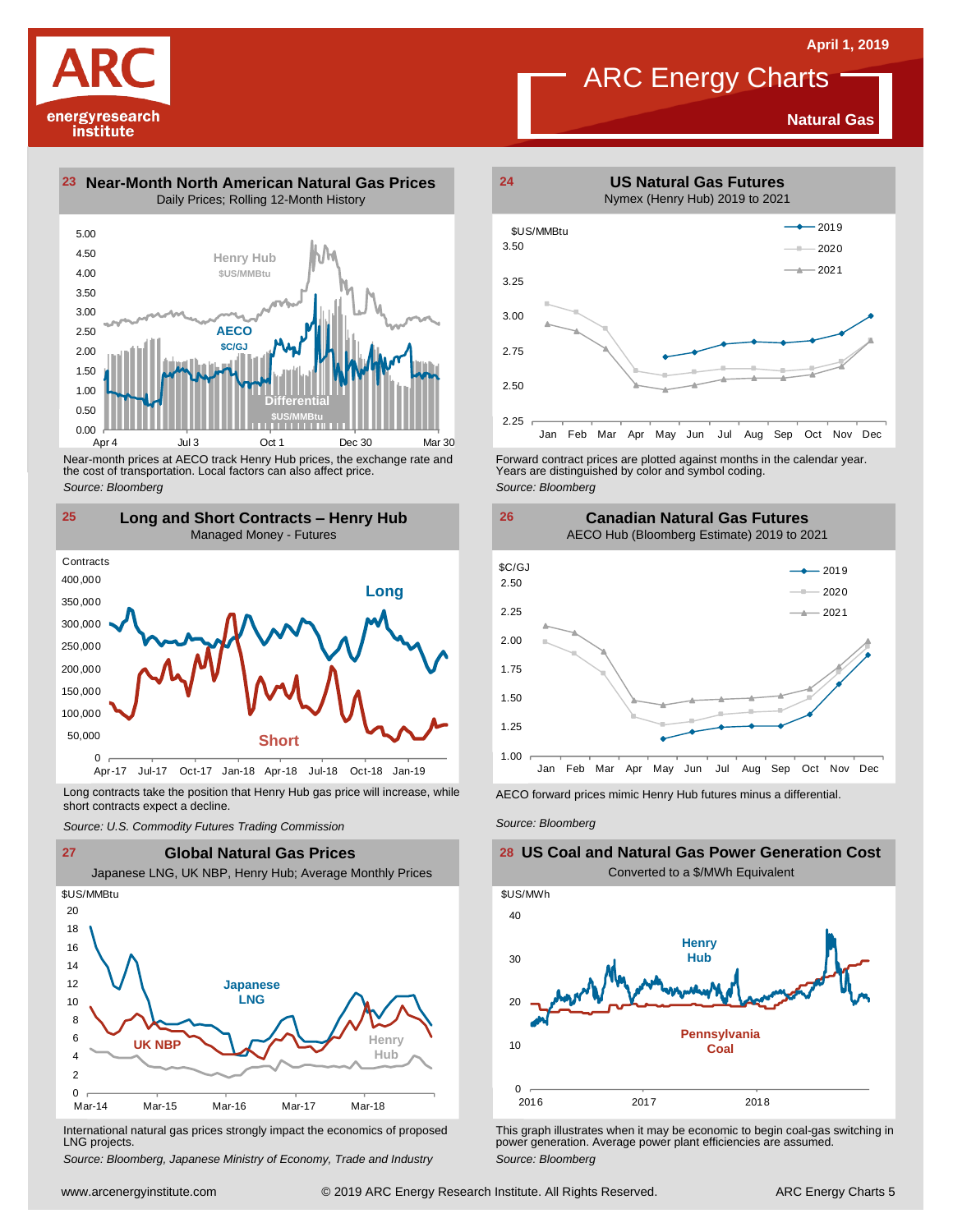![](_page_5_Picture_0.jpeg)

![](_page_5_Picture_1.jpeg)

**Natural Gas**

![](_page_5_Figure_4.jpeg)

North America has an integrated natural gas market. Prices are determined by regional supply and demand, and pipeline flows. *Source: Bloomberg*

![](_page_5_Figure_6.jpeg)

The ability of gas producers to move gas out of the WCSB to eastern markets and the US is <sup>a</sup> major factor in local natural gas prices.

2 4 6 8 10 12 Bcf /d **US Natural Gas Exports – Excluding Canada** Daily; Historical Tracks and Current Year Levels **2018 2016 2019**

Using the Marting of the Way Jun Juli Augusta Control of the WCSB to eastern<br>
The ability of gas producers to move gas out of the WCSB to eastern<br>
markets and the US is a major factor in local natural gas prices.<br>
Source: Jan Feb Mar Apr May Jun Jul Aug Sep Oct Nov Dec The ability of gas producers to move gas out of the WCSB to eastern<br>
markets and the US is a major factor in local natural gas prices.<br>
Source: Various Pipeline Companies<br>
Source: Bentek<br>
Source: Bentek<br>
Source: Bentek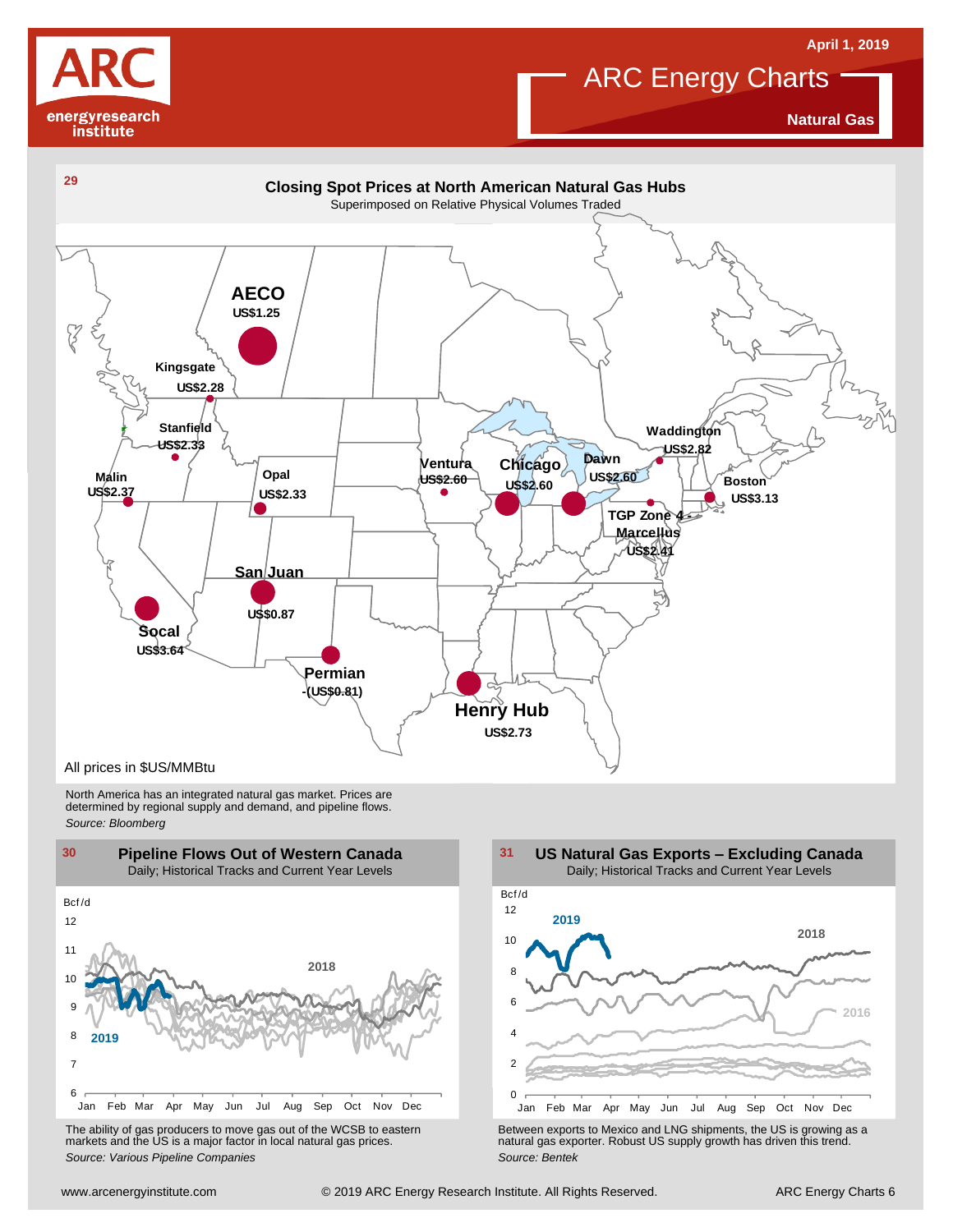![](_page_6_Picture_1.jpeg)

#### **Natural Gas**

![](_page_6_Figure_4.jpeg)

Weekly natural gas demand is directly tied to the weather. The current<br>year is in dark blue.

![](_page_6_Figure_7.jpeg)

US production started ramping up in late 2007 and continues to grow year over year. *Source: Bentek*

![](_page_6_Figure_9.jpeg)

Weekly gas storage reports provide <sup>a</sup> snapshot of supply and demand. Current year changes are represented by the blue line. Weekly gas storage reports provide a snapshot of supply and demand.<br>
The EIA reports changes in US natural gas inventories held in underground<br>
Source: U.S. Energy Information Administration<br>
Source: U.S. Energy Informatio

![](_page_6_Figure_11.jpeg)

Weekly natural gas demand is directly tied to the weather. The current<br>year is in dark blue.<br>Source: National Oceanic and Atmospheric Administration<br>Source: Bentek<br>Source: Bentek

![](_page_6_Figure_13.jpeg)

This includes receipts on the TCPL, Alliance, WestCoast and TransGas pipelines.

*Source: Various Pipeline Companies*

![](_page_6_Figure_16.jpeg)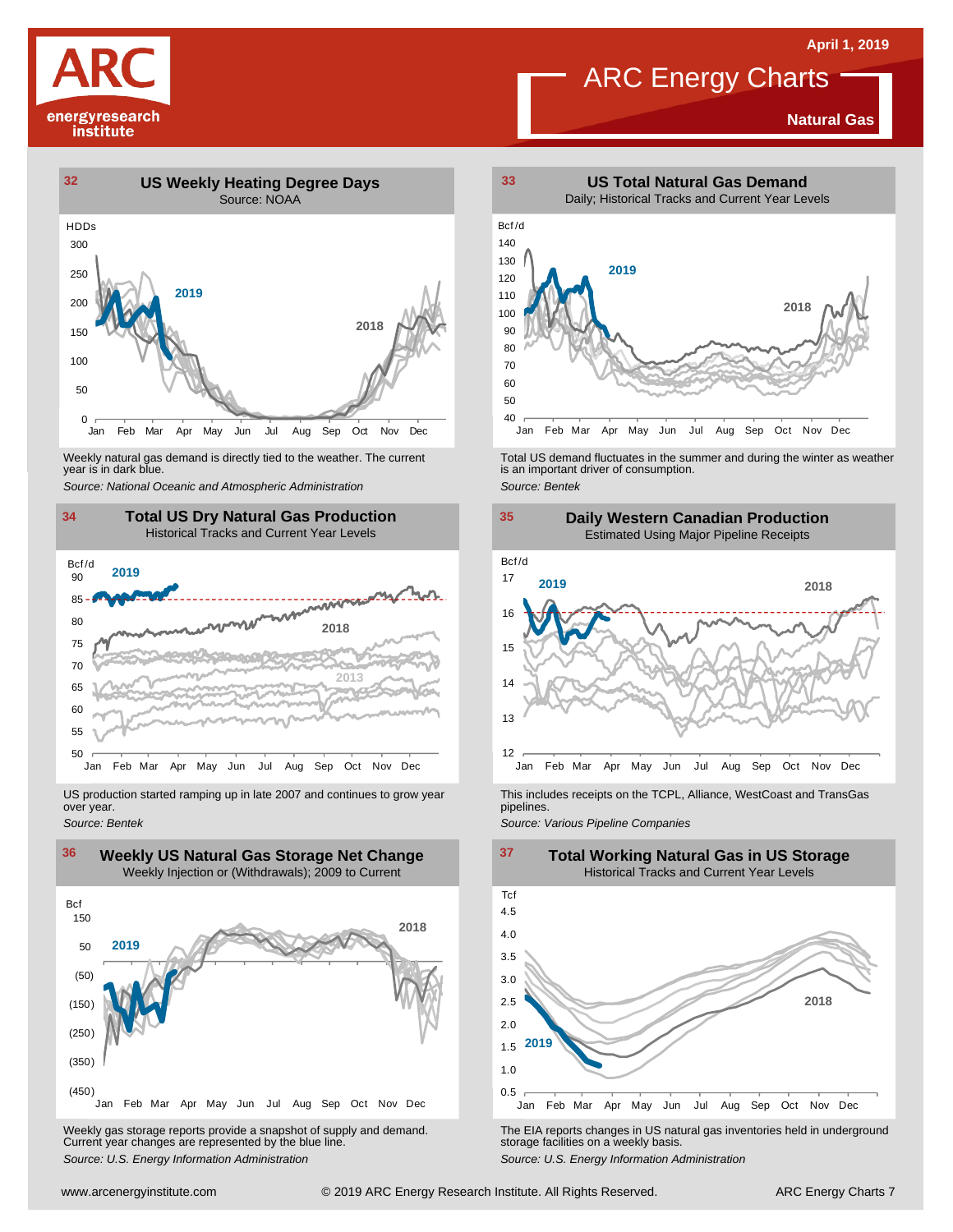![](_page_7_Picture_1.jpeg)

**Natural Gas and Other Indicators**

![](_page_7_Figure_4.jpeg)

Jan Feb Mar Apr May Jun Jul Aug Sep Oct Nov Dec

driven by new oil sands demand and power generation projects.

#### **40 41 Weekly Canadian Oil and Gas Drilling Activity** CAODC Drilling Rig Count; Current Year and Historical Tracks

![](_page_7_Figure_8.jpeg)

Unlike US drilling activity, Canadian rigs are dispatched seasonally. Capital allocation by operators is driven by views of future oil and gas prices. *Source: CAODC*

![](_page_7_Figure_10.jpeg)

Land prices are an important component of F&D costs. In Alberta, sales of petroleum and natural gas rights are held every two weeks. *Source: Alberta Department of Energy*

![](_page_7_Figure_12.jpeg)

Alberta natural gas demand has grown steadily in recent years, largely **canada's natural gas storage level provid**es a good metric if the country is driven by new oil sands demand and power generation projects.<br>And the sto

![](_page_7_Figure_14.jpeg)

Tracking US gas drilling by major play provides insight into the composition of US gas supply and growth trends. *Source: Baker Hughes*

**Canadian Cumulative Well Completions**

**2018 2010 2011 2014**  $\Omega$ 2 4 6 8 10 12 14 16 18 Jan Feb Mar Apr May Jun Jul Aug Sep Oct Nov Dec Well Completions (000s) Current Year *vs* Years Prior **2016 2015 2019 2017**

Relative year-over-year drilling activity is highlighted in this chart. Cumulative well completions for the current year are shown in blue. *Source: Daily Oil Bulletin/JWN*

### **42 43 Alberta Crown Land Sales – Excluding Oil Sands** Year-over-Year; Cumulative